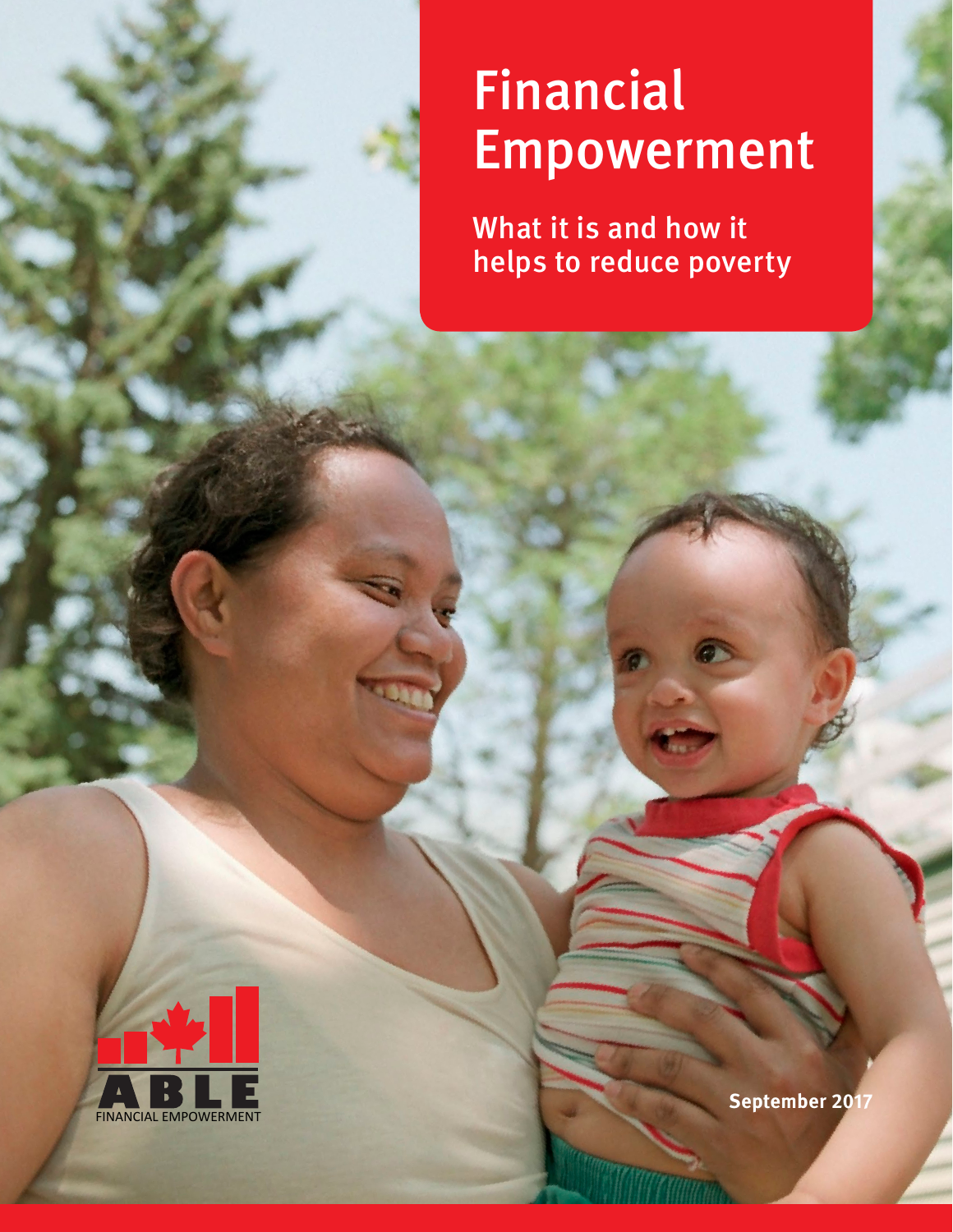Financial Empowerment

is an integrated set of interventions proven to measurably improve financial outcomes for people living in poverty:

**Financial information, education and coaching** to build financial capability

**Tax filing and benefits assistance**  to increase incomes

**Help accessing safe and affordable financial products and services** to enhance financial inclusion

**Connection to saving and asset building opportunities** to build financial security

**Consumer protection and education**  to reduce financial risk

Financial empowerment focuses on strengthening low-income people's financial inclusion, knowledge, behaviours, and opportunities, unlike many other poverty reduction approaches.

These are key determinants of economic security, but a critical gap in our current social support systems, because organizations lack the mandate, resources and capacity to address the financial dimensions of low-income Canadians' lives.

Financial empowerment solutions enable people with low incomes to build their financial stability and measurably improve their financial outcomes, such as credit scores and income, saving and debt levels.

This, in turn, enhances their access to proven routes out of poverty – education/ training, employment, entrepreneurship, and asset and home ownership.

Financial empowerment is not a substitute for other poverty reduction strategies, but a critical missing piece that can significantly boost client outcomes when it is integrated into other programs and services, such as income assistance, employment programs, housing and homelessness services, and primary health care.

Table 1 on pages 5 to 6 sets out in more detail how each financial empowerment pillar helps to prevent, alleviate and/or reduce poverty.

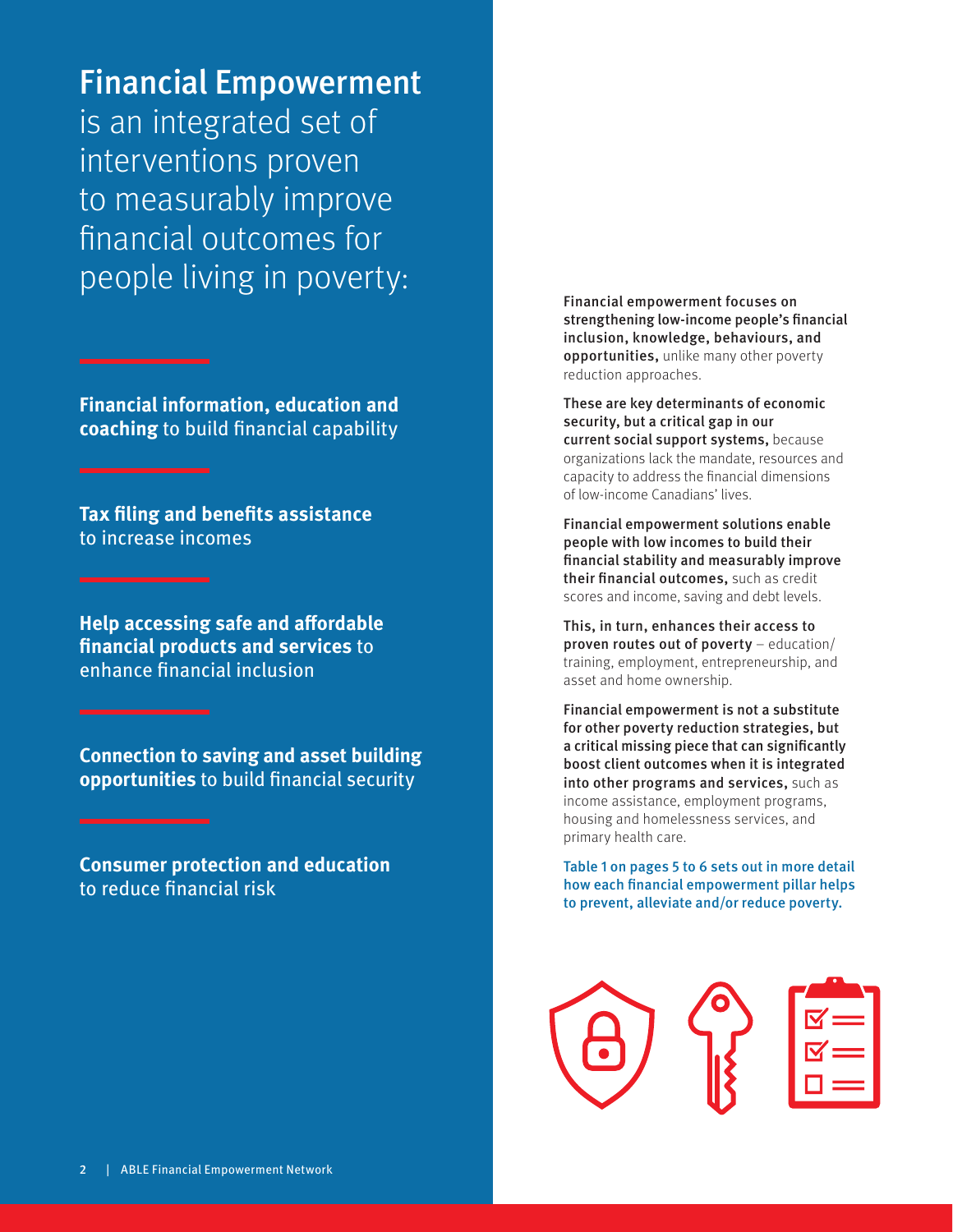Recommendations for Canadian Poverty Reduction Strategy

> We recommend that the federal government build financial empowerment into Canada's National Poverty Reduction Strategy in the following ways:

**Expand the government's definition** of poverty to include asset poverty, as well as income poverty. Liquid asset poverty compounds the experience of income poverty by exposing households to increased financial stress due to their inability to manage any unexpected expense or income interruption. Conversely, assets are key gateways to opportunity – enabling people living in poverty to access proven paths to prosperity: education, training, employment, entrepreneurship and home ownership. Finally, savings and assets help prevent poverty by building the financial resilience of modest and middle-income households and enabling them to weather financial shocks that might otherwise trigger the onset of poverty.

## **2** Invest in research to monitor and report regularly on the financial inclusion and health of Canadian report regularly on the financial households and investigate related

disparities, particularly those with respect to income and populations at high risk of poverty (e.g. Indigenous peoples, people with disabilities, newcomers). Research such as the U.S. Financial Diaries<sup>1</sup> and TD's recent released [study on income volatility](https://td-capa.s3.amazonaws.com/prod/default/0001/01/2ed95a1a680ea5b78ab53646f1f432f51405bc02.pdf)<sup>2</sup> are transforming our understanding of the financial challenges of Canadian households – particularly those with low and modest incomes, but middle and even upper income households as well. We need a sustained and coordinated national research effort though, to identify and address financial

barriers that exacerbate poverty and prevent those with low incomes from moving from poverty to opportunity.

Invest in coordinated community outreach and support strategies to connect Canadians with low incomes to their benefits. Many people with low incomes do not tax file or [have difficulty](http://prospercanada.org/getattachment/877cb75f-4f8f-44ff-b762-af726c3afce7/Breaking-down-barriers-to-tax-filing.aspx)  applying<sup>3</sup> for benefits. Consequently, they miss out on important income. As much as \$1 billion in benefits may be going unclaimed annually by people with low incomes, newcomers, people living with a disability, and Indigenous peoples. Systematic benefit screening and hands-on help to tax file and apply for benefits are proven interventions that successfully connect vulnerable people to their benefits. Canadians with low incomes also need improved access to navigation supports within CRA. Finally, investment in coordinated national strategies can enable us to leverage national networks with reach into target populations and to mobilize new community, business and provincial/municipal partners to expand benefit take-up by at least \$100M over the next few years. For more information, see Prosper Canada's [2017 Budget Submission](http://prospercanada.org/prospercanada/media/PDF/News/2017Fed_Budget_Subm_Summary_Jan_-27_2017.pdf). 4

Build financial empowerment into<br>federal policies and programs where there is evidence it can improve federal policies and programs where there is evidence it can improve program outcomes, as well as measurably improve financial outcomes for participants with low incomes. There is strong evidence from the United States that building financial empowerment interventions, like financial coaching and tax filing assistance, into housing, employment and social assistance programs targeted to people with low incomes has a "supervitamin" effect<sup>5</sup> – improving program outcomes, as well as the financial outcomes of participants. Federal settlement, housing, homelessness, education financing,

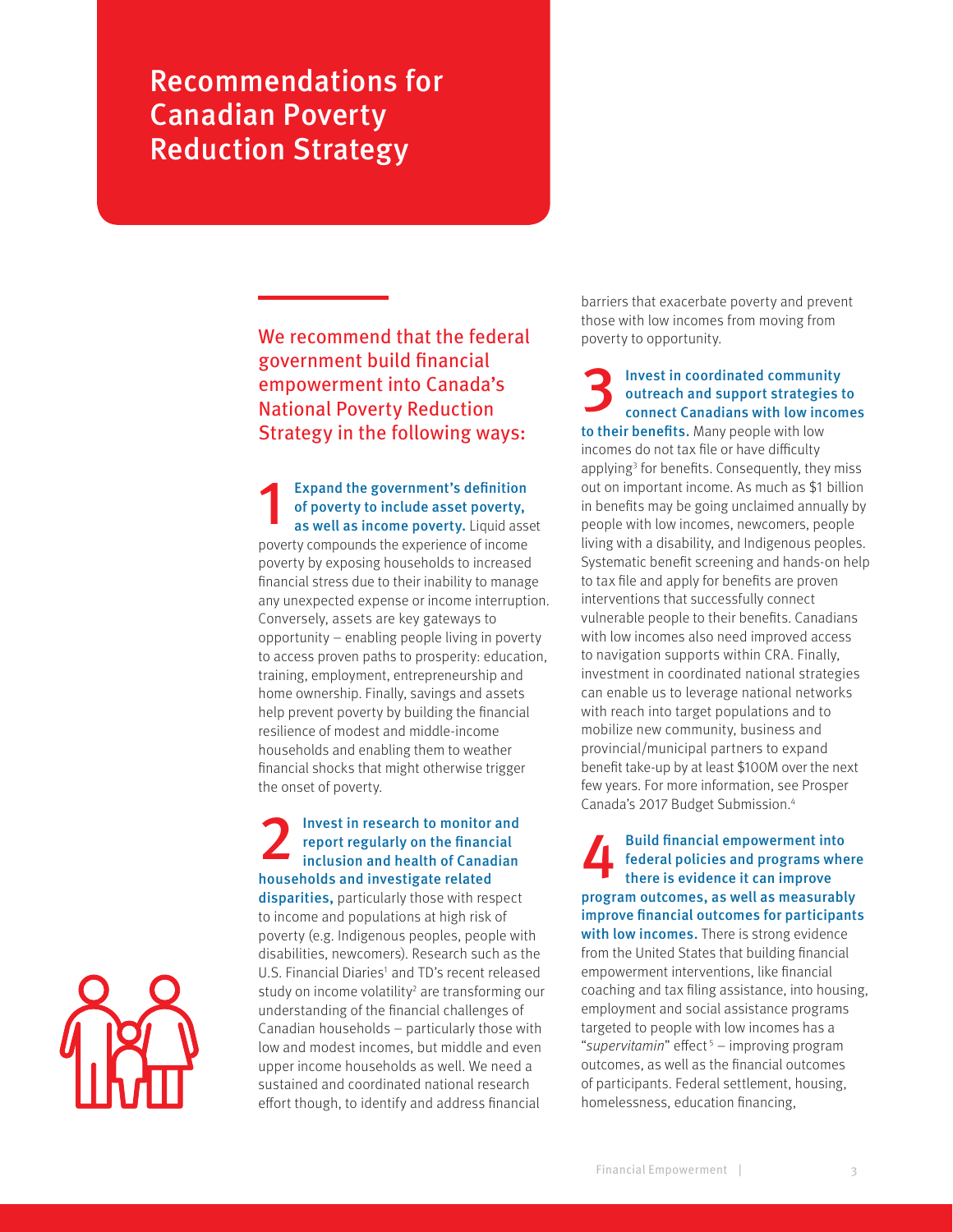employment and indigenous programs all offer important opportunities to further help participants build their financial well-being. Integration should include, where relevant, investment in sustainable community capacity to deliver financial empowerment supports.

#### Implement proven solutions that help Canadians with low incomes to save for emergencies, as well as longer

term goals. Emergency savings provide a critical cushion against life's emergencies, reduce financial stress, and help families with low incomes to smooth income expense gaps arising from financial shocks or ongoing income/expense volatility which has been shown to affect almost 40 per cent of working age Canadians. 6 Successful approaches include establishing tax-time savings accounts and incentives that make it easier for households to save a portion of their tax refund and reward them for doing so. Tax time is one of the few times people with low incomes receive a large lump sum of money. We should be leveraging this to build their assets and create gateways out of poverty.

#### Work with provinces to lift asset<br>limits preventing people receivin<br>social assistance (disability or limits preventing people receiving social assistance (disability or welfare payments) from saving and building assets. Evidence from the U.S. shows that lifting or eliminating savings and asset restrictions associated with welfare programs does not lead to increased enrolments but, instead, reduces administrative costs by two per cent. 7 Some provincial governments have begun moving in this direction, but it's time for everyone to get on board.

**Increase Registered Education Saving** Plan (RESP) and Canada Learning Bond (CLB) take-up by making RESP and CLB enrolment automatic at birth and invest in active outreach to families to connect them to their children's accounts and familiarize them with Canada Education Savings Grant (CESG) incentive. An emerging body of evidence shows that children from low-income households with education savings accounts are more likely to enrol in and successfully graduate from post-secondary education – the most effective way to prevent inter-generational poverty.

Ensure that Canadians with low<br>incomes have access to the final<br>products and advice they need t incomes have access to the financial products and advice they need to build their financial well-being. This can be achieved, in part, by expanding the role and resources of the Financial Consumer Agency of Canada (FCAC) to include financial empowerment of low-income and other vulnerable people. FCAC would assist lowincome consumers to make informed financial decisions by providing tools and skill building opportunities directly and through community service partners, and by actively promoting a more inclusive and fair financial marketplace. The federal government should also take advantage of the upcoming Bank Act Review to explore what it takes to be fully financially included in today's financial marketplace and to work with banks and consumer stakeholders to update Canada's basic banking standards and related industry guidelines.

#### 9 Curb predatory financial services to protect consumers who currently rely on high cost, alternative financial services. The federal government should review the current 60 per cent annual interest rate threshold for criminal usury with a view to lowering it. This would reduce harm to consumers and help discourage the continued proliferation of predatory alternative financial services that contribute to mounting and excessive household consumer debt loads, impose excessive costs on consumers who can least afford them, and generally undermine rather than build the financial well-being of Canadians. The federal government can further strengthen Canada's regulatory environment by expanding the mandate of the Financial Consumer Agency of Canada and providing it with the necessary resources to:

- investigate, monitor and report on the nature, extent and impact of predatory financial services across Canada;
- conduct research on effective regulatory and consumer education responses (including those used in other jurisdictions), and
- regularly convene meetings with provincial regulators, as well as consumer and community stakeholders, to exchange knowledge and build consensus on consumer education and protection solutions that can be implemented by provincial regulators and integrated into federal and community consumer education efforts.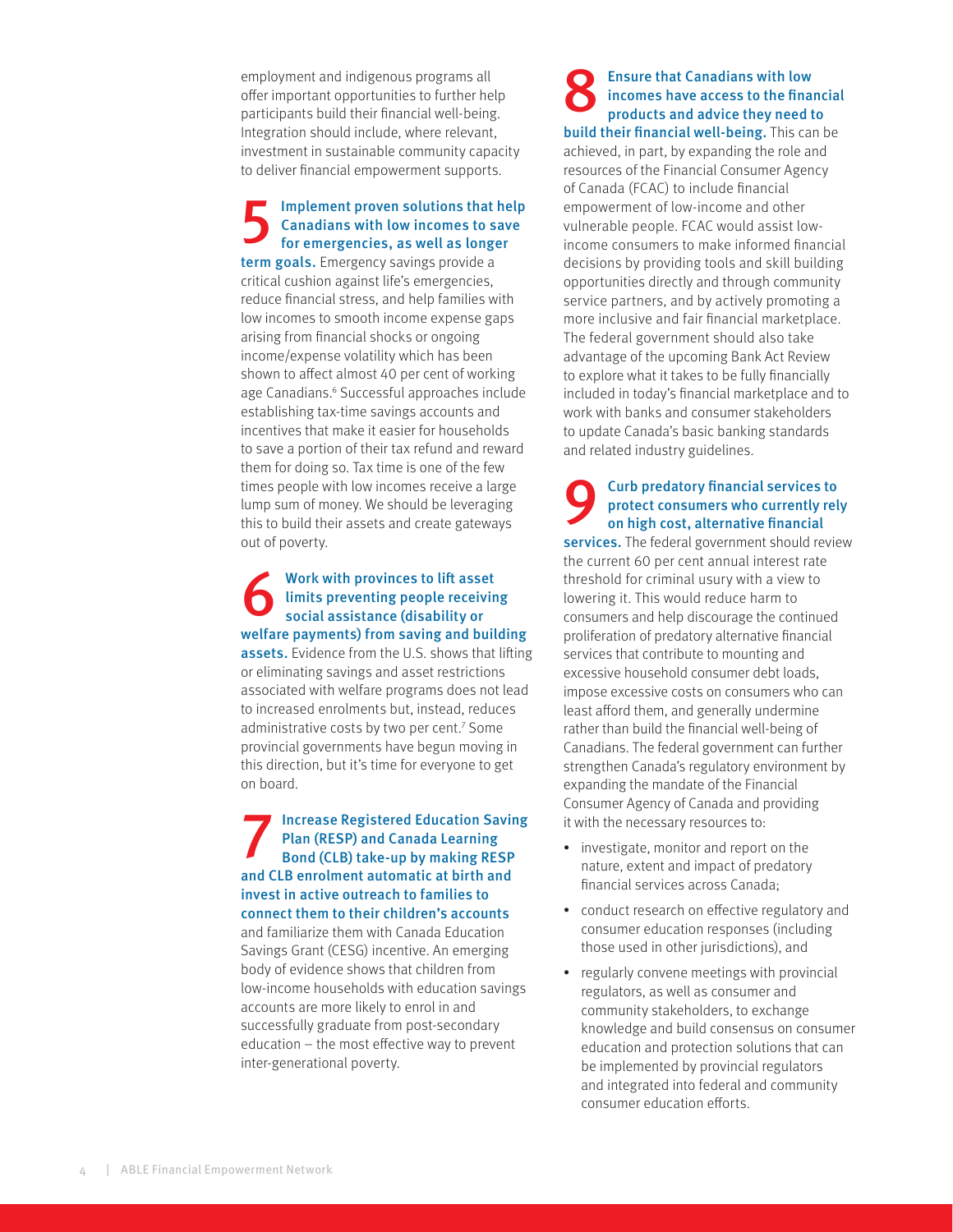### **Table 1: How financial empowerment interventions prevent, mitigate and reduce poverty\***

| <b>Prevents poverty</b>                                                                                                                                                                                                                                                         | <b>Mitigates poverty and its impacts</b>                                                                                                                                                                                                                                                                                                                                                                                                                                                                        | <b>Reduces poverty</b>                                                                                                                                                                                          |
|---------------------------------------------------------------------------------------------------------------------------------------------------------------------------------------------------------------------------------------------------------------------------------|-----------------------------------------------------------------------------------------------------------------------------------------------------------------------------------------------------------------------------------------------------------------------------------------------------------------------------------------------------------------------------------------------------------------------------------------------------------------------------------------------------------------|-----------------------------------------------------------------------------------------------------------------------------------------------------------------------------------------------------------------|
| Financial information, education and coaching                                                                                                                                                                                                                                   |                                                                                                                                                                                                                                                                                                                                                                                                                                                                                                                 |                                                                                                                                                                                                                 |
| N/A                                                                                                                                                                                                                                                                             | • Increases disposable resources<br>• Reduces financial stress and improves<br>self-efficacy and wellness<br>• Resolves immediate crises (e.g. threat<br>of eviction) at lower cost and with fewer<br>penalties<br>• When integrated into relevant programs,<br>can enhance employment, earnings,<br>housing stability<br>Supports better outcomes with respect to:<br>$\bullet$<br>- Financial inclusion<br>- Tax filing and access to benefits<br>- Saving and asset building<br>- Exercising consumer rights | • Indirectly, when it<br>leads to:<br>- saving and asset<br>building<br>- increased income<br>through tax filing and<br>accessing benefits                                                                      |
| Tax-filing and benefits assistance                                                                                                                                                                                                                                              |                                                                                                                                                                                                                                                                                                                                                                                                                                                                                                                 |                                                                                                                                                                                                                 |
| Increases income<br>Supports saving and asset building:<br>$\bullet$<br>- by establishing eligibility for federal<br>savings bonds and incentives<br>- through tax-time savings schemes                                                                                         | • Increases income<br>• Reduces financial stress and improves<br>self-efficacy<br>• Helps resolve crises at lower cost and with<br>fewer penalties (e.g. disputes over benefits<br>eligibility)                                                                                                                                                                                                                                                                                                                 | • Increases income<br>Supports inter-<br>$\bullet$<br>generational economic<br>mobility (e.g. through<br>child benefits)<br>• Indirectly, when it<br>enables savings and<br>asset building<br>(e.g. RDSP, RESP) |
| Help accessing safe and affordable financial products and services                                                                                                                                                                                                              |                                                                                                                                                                                                                                                                                                                                                                                                                                                                                                                 |                                                                                                                                                                                                                 |
| Appropriate savings and insurance<br>products can enable people<br>to protect against unexpected<br>expenses, financial losses, or income<br>interruptions<br>Safe and affordable credit can help<br>$\bullet$<br>people to bridge unexpected costs<br>and income interruptions | • Lower financial costs leading to more<br>disposable income<br>• Reduced risk of high-cost problem debt<br>Greater access to saving and asset building<br>$\bullet$<br>opportunities through appropriate financial<br>products<br>Enhanced social inclusion and self-<br>efficacy when financial institutions provide<br>vulnerable consumers with products<br>and services that meet their needs and<br>preferences                                                                                           | • Indirectly, to the<br>extent people access<br>saving and asset<br>building opportunities                                                                                                                      |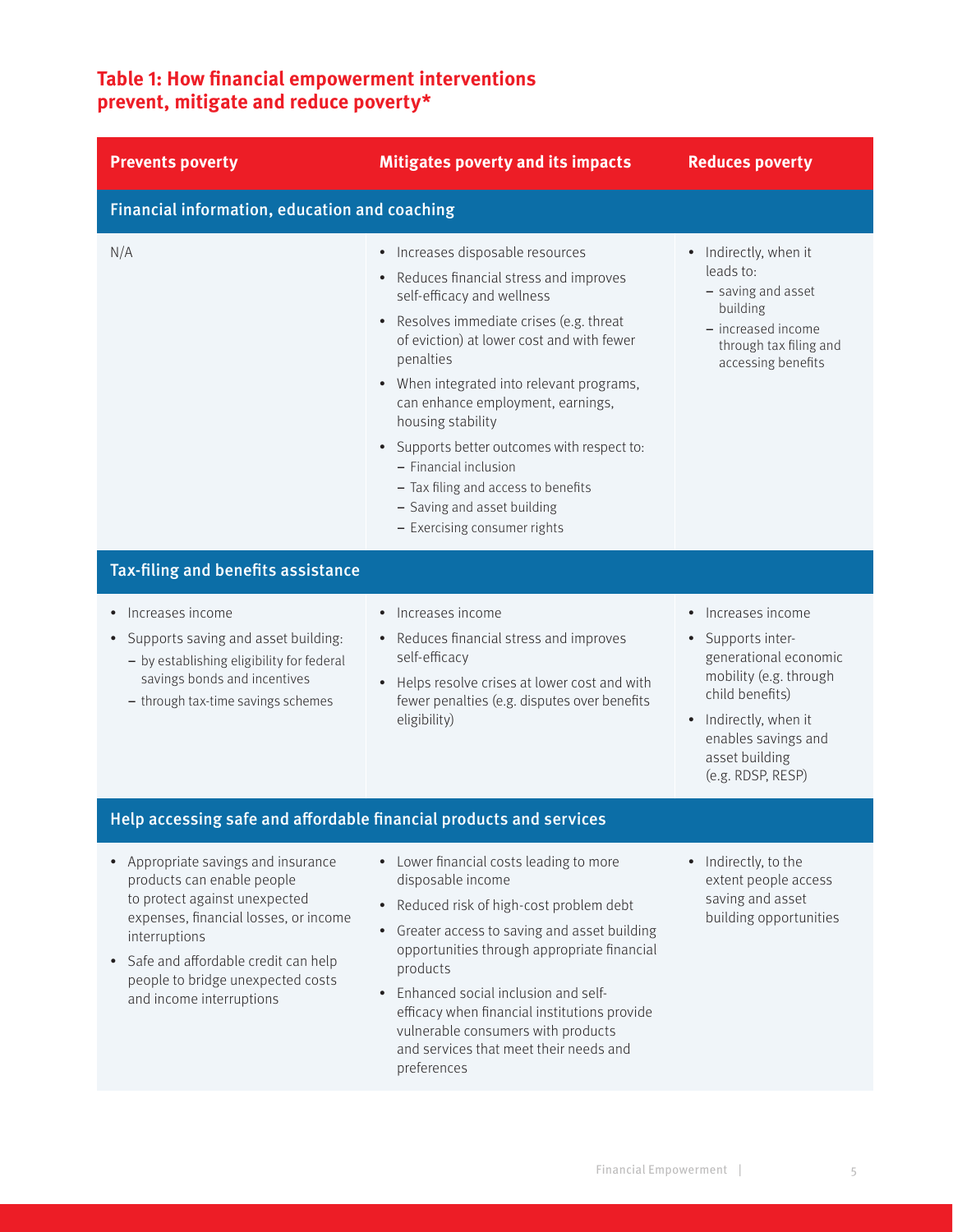#### **Prevents poverty Mitigates poverty and its impacts Reduces poverty**

#### Connection to saving and asset building opportunities

- Enables households to smooth consumption and absorb financial shocks that can otherwise trigger onset of income poverty
- When sufficient, can prevent asset poverty
- Helps households to self-insure against or manage risks that can trigger poverty (e.g. changes in family structure or employment, demand for unpaid care)
- Enables productive risk-taking that can build future earnings or wealth – e.g. investments in education, training, self-employment or home ownership
- Financial and real assets can generate earnings that increase income
- Provides important resources to manage "lumpy" expenses or emergencies that can't be paid for out of regular income flow
- Stored income helps sustain consumption and well-being during income interruptions (e.g. benefit suspension)
- Asset ownership can improve material well-being and/or earning opportunities (e.g. an inherited home in a high cost housing market, a car that enables access to employment where transit is lacking)
- Assets can prevent financial stress and associated negative mental health/cognitive impacts, and promote self-efficacy and a hopeful, future orientation
- Formal saving and asset building require a mainstream financial product and can, therefore, promote financial inclusion
- Use of savings/assets to support a productive risk or investment (e.g. education, training, entrepreneurship) can generate new household income
- Use of savings assets for dependent offspring (e.g. education savings) can support an intergenerational exit from poverty
- In rare cases, capital returns (e.g. sale of a house) or windfalls (e.g. a lump sum award or inheritance) may be enough to lift people out of poverty

#### Consumer education and protection

- Consumer education and protection can reduce consumer exposure to and/or risk from title and payday loans that can lead to downward financial spiral (e.g. car repossessions leading to job loss) and promote financial inclusion
- Consumer awareness and exercise of their rights can improve material well-being by:
	- − Lowering financial transaction costs
	- − Preventing/reducing financial losses due to fraud or wrongdoing
	- − Building self-efficacy and equipping consumers to take action in their own self-interest
- Source: Financial Empowerment and Alleviating Poverty in Canada: A concept paper prepared by Dr. Jennifer Robson, Carleton University for Prosper Canada. June, 2017.



N/A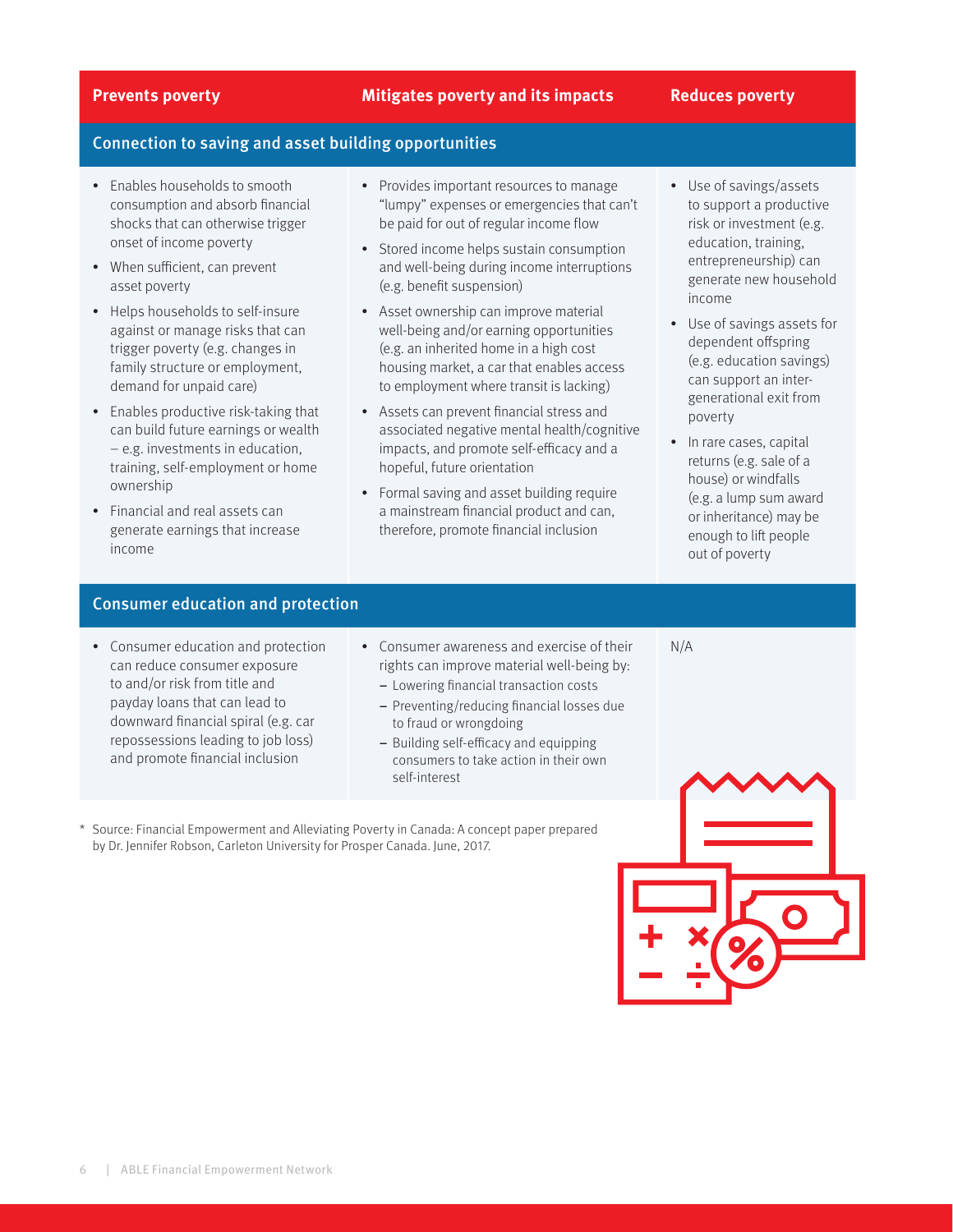## ABLE Financial Empowerment Network: Who we are

The ABLE Financial Empowerment Network is a national coalition of community practitioners, financial institutions, researchers, academics, policymakers and funders dedicated to reducing poverty through financial empowerment initiatives that improve the financial security of vulnerable, low-income, community members. ABLE has a national Steering Committee,<sup>8</sup> established to develop and actively promote public policies and regulation that help Canadians with low incomes to build their financial well-being.

... dedicated to reducing poverty through financial empowerment initiatives that improve the financial security of vulnerable, low-income, community members.

#### Notes

<http://www.usfinancialdiaries.org/>

- <sup>2</sup> [https://td-capa.s3.amazonaws.com/prod/default/0001/01/2ed95a1a680ea5b78ab53646f1f432f51405bc02.](https://td-capa.s3.amazonaws.com/prod/default/0001/01/2ed95a1a680ea5b78ab53646f1f432f51405bc02.pdf) [pdf](https://td-capa.s3.amazonaws.com/prod/default/0001/01/2ed95a1a680ea5b78ab53646f1f432f51405bc02.pdf)
- <sup>3</sup> [http://prospercanada.org/getattachment/877cb75f-4f8f-44ff-b762-af726c3afce7/Breaking-down-barriers-to](http://prospercanada.org/getattachment/877cb75f-4f8f-44ff-b762-af726c3afce7/Breaking-down-barriers-to-tax-filing.aspx)[tax-filing.aspx](http://prospercanada.org/getattachment/877cb75f-4f8f-44ff-b762-af726c3afce7/Breaking-down-barriers-to-tax-filing.aspx)
- [http://prospercanada.org/prospercanada/media/PDF/News/2017Fed\\_Budget\\_Subm\\_Summary\\_Jan\\_-](http://prospercanada.org/prospercanada/media/PDF/News/2017Fed_Budget_Subm_Summary_Jan_-27_2017.pdf) [27\\_2017.pdf](http://prospercanada.org/prospercanada/media/PDF/News/2017Fed_Budget_Subm_Summary_Jan_-27_2017.pdf)
- <sup>5</sup> Municipal Financial Empowerment: A Supervitamin for Public Programs

This report series builds the case that fully integrating financial empowerment and asset building strategies into public programs will lead to more effective service delivery, improving outcomes while potentially saving money.

[Download Strategy #1: Integrating Professional Financial Counseling](http://www1.nyc.gov/assets/dca/downloads/pdf/partners/Research-SupervitaminReport1.pdf) [Download Strategy #2: Professionalizing the Field of Financial Education and Counseling](http://www1.nyc.gov/assets/dca/downloads/pdf/partners/Research-SupervitaminReport2.pdf) [Download Strategy #3: Integrating Safe and Affordable Bank Accounts](http://www1.nyc.gov/assets/dca/downloads/pdf/partners/Research-SupervitaminReport3.pdf) [Download Strategy #4: Targeting Consumer Financial Protection Powers](http://www1.nyc.gov/assets/dca/downloads/pdf/partners/Research-SupervitaminReport4.pdf) [Download Strategy #5: Integrating Asset Building](http://www1.nyc.gov/assets/dca/downloads/pdf/partners/Research-SupervitaminReport5.pdf)

- <sup>6</sup> TD Bank Group, *[Pervasive and Profound: The Impact of Income Volatility on Canadians](https://td-capa.s3.amazonaws.com/prod/default/0001/01/2ed95a1a680ea5b78ab53646f1f432f51405bc02.pdf)*, May 2017.
- The Pew Charitable Trusts (2016). Do Limits on Family Assets Affect Participation in, Costs of TANF? Restricting holdings has minimal impact on program caseloads, expenses. [http://www.pewtrusts.org/en/research-and](http://www.pewtrusts.org/en/research-and-analysis/issue-briefs/2016/07/do-limits-on-family-assets-affect-participation-in-costs-of-tanf)[analysis/issue-briefs/2016/07/do-limits-on-family-assets-affect-participation-in-costs-of-tanf](http://www.pewtrusts.org/en/research-and-analysis/issue-briefs/2016/07/do-limits-on-family-assets-affect-participation-in-costs-of-tanf)

<sup>8</sup> ABLE Steering Committee